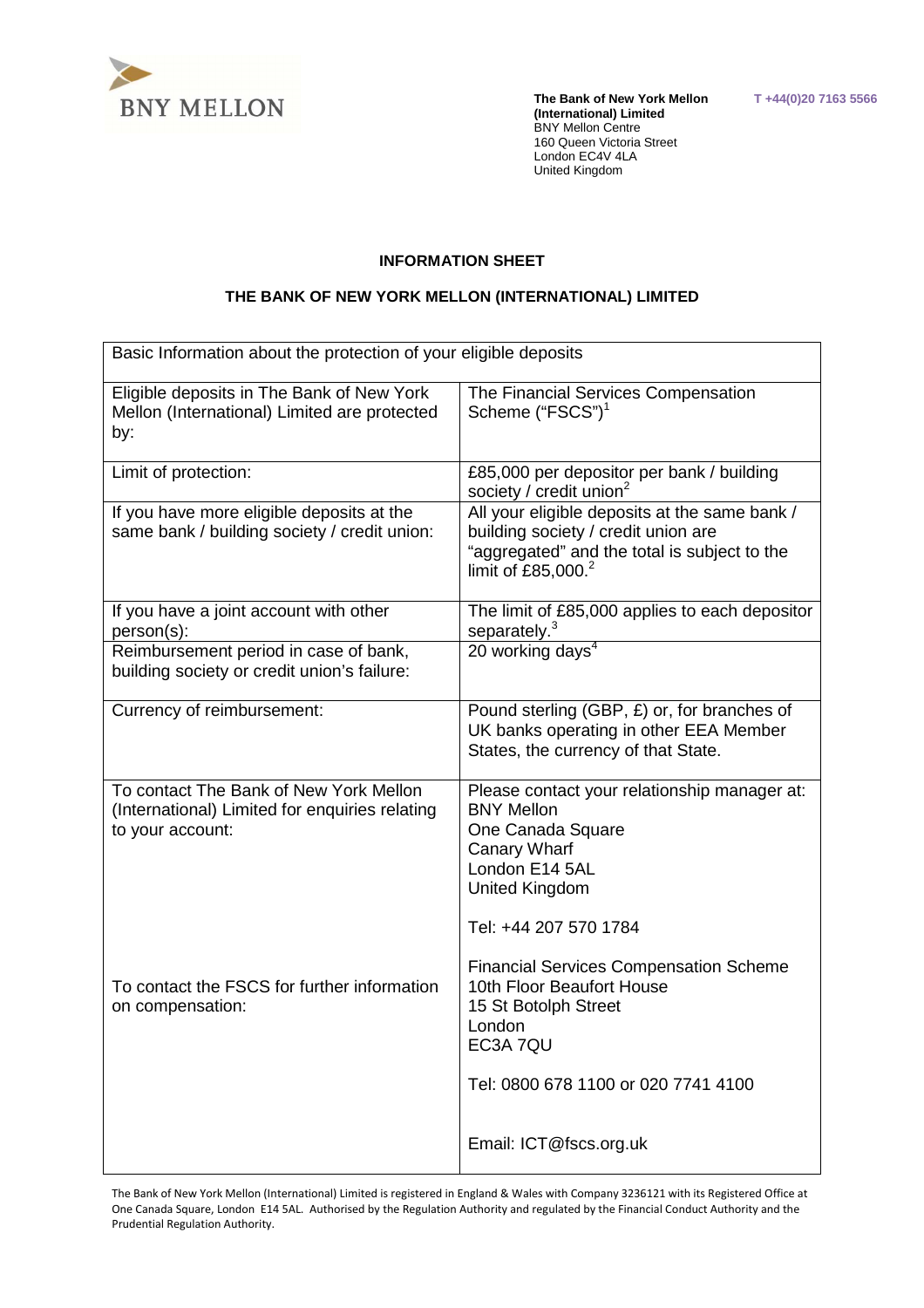

 **The Bank of New York Mellon T +44(0)20 7163 5566 (International) Limited**  BNY Mellon Centre 160 Queen Victoria Street London EC4V 4LA United Kingdom

| More information:                |         |    |     | http://www.fscs.org.uk |
|----------------------------------|---------|----|-----|------------------------|
| Acknowledgement of<br>depositor: | receipt | by | the |                        |

Additional information (all or some of the below)

# **1Scheme responsible for the protection of your eligible deposit**

 Your eligible deposit is covered by a statutory Deposit Guarantee Scheme. If insolvency of your bank, building society or credit union should occur, your eligible deposits would be repaid up to £85,000 by the Deposit Guarantee Scheme.

## **2General limit of protection**

 If a covered deposit is unavailable because a bank, building society or credit union is unable to meet its financial obligations, depositors are repaid by a Deposit Guarantee Scheme. This repayment covers at maximum £85,000 per bank, building society or credit union. This means that all eligible deposits at the same bank, building society or credit union are added up in order to determine the coverage level. If, for instance a depositor holds a savings account with £80,000 and a current account with £20,000, he or she will only be repaid £85,000.

 In some cases eligible deposits which are categorised as "temporary high balances" are protected above £85,000 for six months after the amount has been credited or from the moment when such eligible deposits become legally transferable. These are eligible deposits connected with certain events including:

- (a) certain transactions relating to the depositor's current or prospective only or main residence or dwelling;
- (b) a death, or the depositor's marriage or civil partnership, divorce, retirement, dismissal, redundancy or invalidity;
- (c) the payment to the depositor of insurance benefits or compensation for criminal injuries or wrongful conviction.

More information can be obtained under<http://www.fscs.org.uk>

# **3Limit of protection for joint accounts**

In case of joint accounts, the limit of £85,000 applies to each depositor.

 However, eligible deposits in an account to which two or more persons are entitled as members of a business partnership, association or grouping of a similar nature, without legal personality, are aggregated and treated as if made by a single depositor for the purpose of calculating the limit of £85,000.

#### **4Reimbursement**

 The Bank of New York Mellon (International) Limited is registered in England & Wales with Company 3236121 with its Registered Office at One Canada Square, London E14 5AL. Authorised by the Regulation Authority and regulated by the Financial Conduct Authority and the Prudential Regulation Authority.